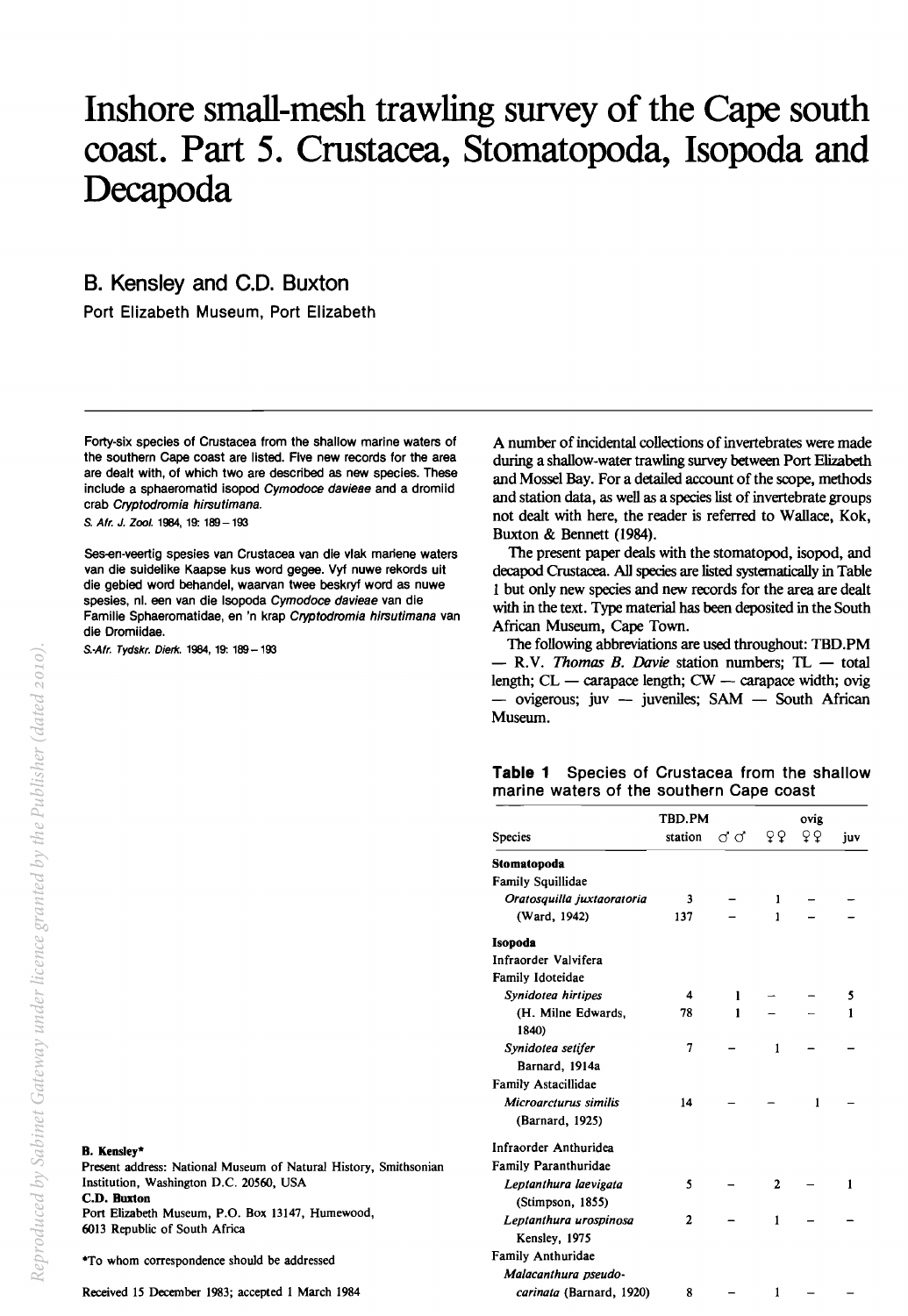# **Table 1** (Continued)

| <b>Species</b>                            | TBD.PM<br>station | đσ                       | QQ                | ovig<br>QQ               | juv                      | <b>Species</b>                            | TBD.PM<br>station | ರ ರ            | QQ           | ovig<br>Q    | juv          |
|-------------------------------------------|-------------------|--------------------------|-------------------|--------------------------|--------------------------|-------------------------------------------|-------------------|----------------|--------------|--------------|--------------|
|                                           |                   |                          |                   |                          |                          |                                           |                   |                |              |              |              |
| Infraorder Flabellifera<br>Family Aegidae |                   |                          |                   |                          |                          | Decapoda Anomura<br>Family Callianassidae |                   |                |              |              |              |
| Aega webbi                                | 51                |                          |                   |                          |                          | Callianassa rotundicaudata                | 57                |                |              |              |              |
| (Guérin-Meneville, 1836)                  | 61                |                          | 1                 |                          |                          | Stebbing, 1902                            |                   |                |              |              |              |
| Family Cirolandiae                        |                   |                          |                   |                          |                          | Family Upogebiidae                        |                   |                |              |              |              |
| Eurydice longicornis                      | 28                |                          |                   | 312 specimens            |                          | Upogebia cf. assisi                       | 57                | 1?             |              |              |              |
| (Studer, 1883)                            |                   |                          |                   |                          |                          | Barnard, 1947 (bopyrid                    |                   |                |              |              |              |
| Family Sphaeromatidae                     |                   |                          |                   |                          |                          | isopod in branchial                       |                   |                |              |              |              |
| Cymodoce davieae,                         |                   |                          |                   |                          |                          | chamber)                                  |                   |                |              |              |              |
| sp. nov.                                  | 18                | 1                        |                   |                          |                          | Family Diogenidae                         |                   |                |              |              |              |
| (See systematic section)                  |                   |                          |                   |                          |                          | Dardanus arrosor                          | 18                | 2              |              |              |              |
| Cymodoce uncinata                         | 8                 | 2                        | $\mathbf{2}$      |                          |                          | (Herbst, 1796)                            |                   |                |              |              |              |
| Stebbing, 1902                            |                   |                          |                   |                          |                          | Diogenes brevirostris                     | 78                | $\mathbf{1}$   | 1            |              |              |
| Cymodoce valida                           | 7                 |                          | 1                 |                          |                          | Stimpson, 1859                            |                   |                |              |              |              |
| (Stebbing, 1902)                          | 85                | $\mathbf{2}$             | 2                 |                          |                          | Diogenes costatus                         | 9                 | $\mathbf{1}$   |              |              |              |
|                                           |                   |                          |                   |                          |                          | Henderson, 1888                           |                   |                |              |              |              |
| Decapoda Macrura                          |                   |                          |                   |                          |                          | Diogenes extricatus                       | 29                | 1              |              | 1            |              |
| Family Penaeidae                          |                   |                          |                   |                          |                          | Stebbing, 1910                            | 62                | 1              |              |              |              |
| Macropetasma africana                     | 1                 | 1                        |                   | 1                        |                          | Family Paguridae                          |                   |                |              |              |              |
| (Balss, 1913)                             | 6                 | 61                       | 61                |                          |                          | Pylopagurus liochele                      | 96                | 1              |              |              |              |
|                                           | 11                | 22                       | $\equiv$          | 17                       | $\overline{\phantom{0}}$ | Barnard, 1947                             |                   |                |              |              |              |
|                                           | 56                | 24                       | 63                | -                        |                          | Family Galatheidae                        |                   |                |              |              |              |
|                                           | 57                | 51                       | 97                | $\overline{\phantom{0}}$ |                          | Galathea dispersa                         | 7                 | $\mathbf{1}$   |              | 2            |              |
|                                           | 59                | 17                       | 152               | 109                      | -                        | Bate, 1858                                | 8                 | 7              | 4            | 4            | 6            |
|                                           | 65                | 31                       | 43                | --                       | $\overline{\phantom{0}}$ |                                           | 18                |                |              | 2            |              |
|                                           | 69                | $\qquad \qquad -$        | $\mathbf{2}$      | —                        |                          |                                           | 85                | 4              |              | 1            |              |
|                                           | 81                | 21                       | 35                | 11                       | —                        |                                           | 95                | $\overline{2}$ |              |              |              |
|                                           | 82                | 68                       | 112               | 18                       |                          | Family Porcellanidae                      |                   |                |              |              |              |
|                                           | 84                | 20                       | 15                | -                        |                          | Porcellana streptocheles                  | 8                 |                |              |              |              |
|                                           | 86                | -                        | $\mathbf{2}$      | -                        | -                        | Stimpson, 1859                            |                   |                |              |              |              |
| Publisher (dated 2010)                    | 87                | 36                       | 66                | 18                       | $\overline{\phantom{0}}$ |                                           |                   |                |              |              |              |
|                                           | 88                | 34                       | 60                | 4                        | $\qquad \qquad -$        | Decapoda Brachyura                        |                   |                |              |              |              |
|                                           | 91                | 27                       | 29                | 5                        | $\overline{\phantom{0}}$ | Family Dromiidae                          |                   |                |              |              |              |
|                                           | 93                | 23                       | 21                | 7                        | $\equiv$                 | Cryptodromia hirsutimana                  |                   |                |              |              |              |
|                                           | 101               | 34                       | 104               | 33                       |                          | sp. nov.                                  | 7                 | 1              |              |              |              |
|                                           | 128               | $\mathbf{1}$             | 7                 |                          |                          | (See systematic section)                  |                   |                |              |              |              |
|                                           | 129               |                          | 8                 |                          |                          | Cryptodromiopsis                          |                   |                |              |              |              |
|                                           | 130               | 49                       | 65                | 89                       |                          | spongiosa                                 | 8                 | 3              | 1            | 1            | 6            |
| licence granted by the                    | 131               | 23                       | 127               | 64                       |                          | (Stimpson, 1859c)                         | 95                | 1              |              |              |              |
|                                           | 136               | $\overline{\phantom{0}}$ | 80                | -                        | -                        | Dromidia dissothrix                       | 8                 | 1              |              |              |              |
|                                           | 137               | 34                       | 27                | 25                       | $\overline{\phantom{0}}$ | Barnard, 1947                             |                   |                |              |              |              |
|                                           | 138               | 12                       | 9                 | 58                       | -                        | Pseudodromia latens                       | 85                | $\mathbf{1}$   | $\mathbf{1}$ | $\mathbf{1}$ |              |
|                                           | 140               | 14                       | —                 |                          | -                        | Stimpson, 1859                            | 96                |                |              | 1            |              |
|                                           | 141               | 8                        | $\qquad \qquad -$ | 6                        | —                        | Pseudodromia rotunda                      | 18                | 1              |              |              |              |
| Penaeus indicus                           | 57                | $\overline{\phantom{a}}$ | 1                 |                          | $\overline{\phantom{0}}$ | (Macleay, 1838)                           | 57                | $\mathbf{1}$   | $\mathbf{1}$ |              | $\mathbf{1}$ |
| H. Milne Edwards, 1837                    | 64                | -                        | 1                 |                          |                          |                                           | 85                |                |              |              | $\mathbf{1}$ |
| Penaeus japonicus                         | 4                 | -                        | 1                 |                          |                          |                                           | 96                |                | 1            |              |              |
| under<br>Bate, 1888                       | 64                |                          | 1                 |                          |                          | Speodromia platyarthrodes                 | 96                | $\mathbf{2}$   | $\mathbf{1}$ | 1            |              |
|                                           | 93                |                          | $\mathbf{1}$      |                          |                          | (Stebbing, 1905)                          |                   |                |              |              |              |
| Family Palaemonidae                       |                   |                          |                   |                          |                          | Family Callapidae                         |                   |                |              |              |              |
| Palaemon (Palaemon)                       |                   |                          |                   |                          |                          | Mursia cristimanus                        | 7                 |                |              |              | 1            |
| pacificus                                 | 4                 |                          |                   | 1                        |                          | de Haan, 1837                             | 9                 | $\mathbf{1}$   |              |              |              |
| (Stimpson, 1860)                          | 28                | $\mathbf{1}$             | 3                 |                          |                          |                                           | 10                |                |              |              | $\mathbf{1}$ |
| Family Alpheidae                          |                   |                          |                   |                          |                          |                                           | 57                |                |              |              | $\mathbf{1}$ |
| Alpheus dissodontonotus                   | 18                |                          |                   | 1                        |                          |                                           | 85                |                | 1            |              |              |
| Stebbing, 1915                            |                   |                          |                   |                          |                          |                                           | 86                |                |              |              | $\mathbf{1}$ |
| Family Processidae                        |                   |                          |                   |                          |                          |                                           | 95                | $\mathbf{1}$   |              |              |              |
| Processa aequimana                        | 26                |                          |                   | 1                        |                          | Family Leucosiidae                        |                   |                |              |              |              |
| pə:<br>(Paulson, 1875)                    |                   |                          |                   |                          |                          | Philyra punctata                          | 9                 | 2              |              | $\mathbf{2}$ |              |
| Family Crangonidae                        |                   |                          |                   |                          |                          | Bell, 1855                                | 11                | $\mathbf{1}$   |              |              |              |
| Pontophilus hendersoni                    | 27                |                          |                   |                          |                          |                                           | 20                |                |              |              | $\mathbf{1}$ |
|                                           |                   |                          |                   |                          |                          |                                           | 57                |                | 4            |              |              |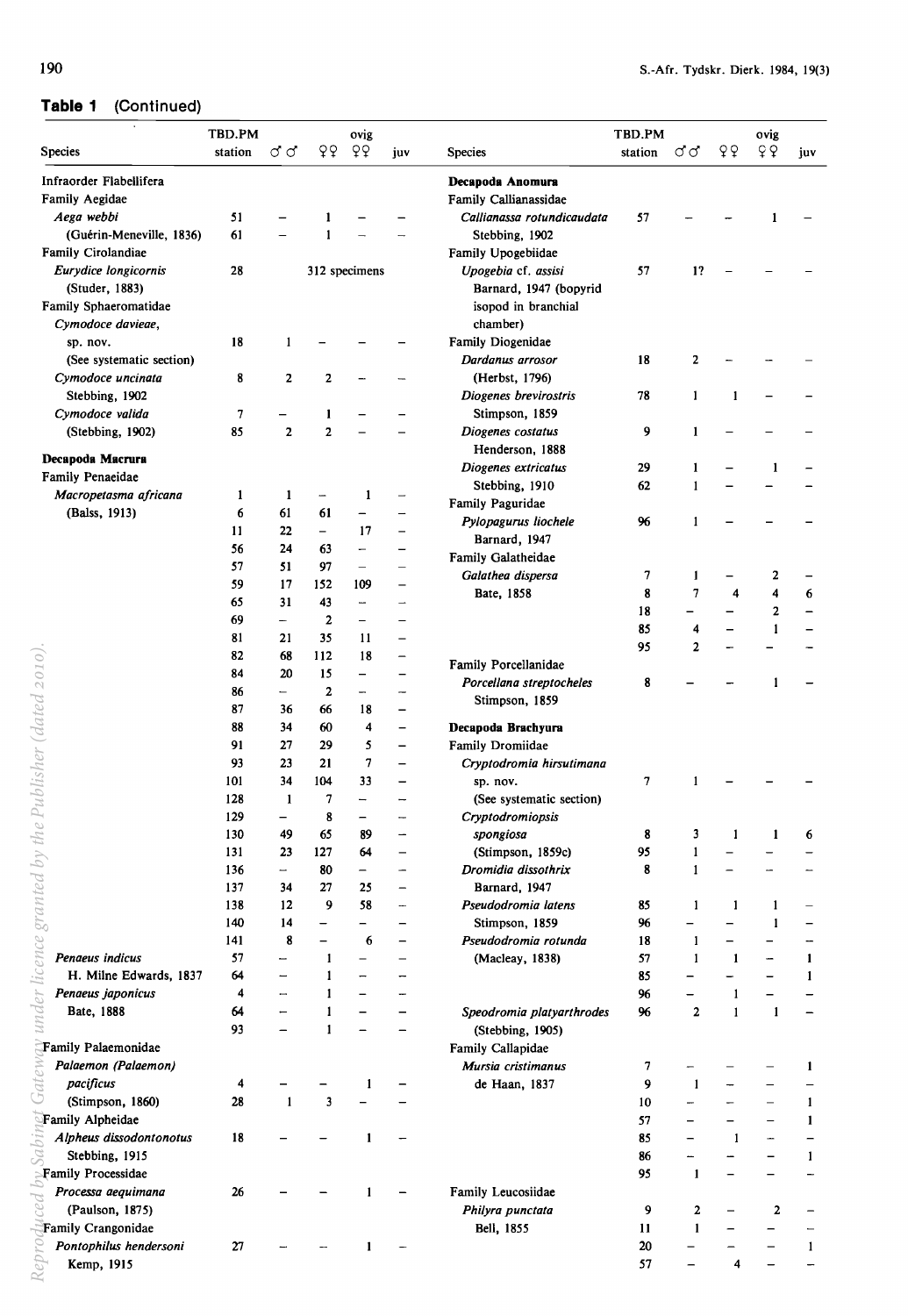#### **Table 1** (Continued)

|                          | TBD.PM<br>ovig |                          |                          |                          |                          |                     | TBD.PM  |                          | ovig                    |              |     |
|--------------------------|----------------|--------------------------|--------------------------|--------------------------|--------------------------|---------------------|---------|--------------------------|-------------------------|--------------|-----|
| <b>Species</b>           | station        | $\sigma\sigma$           | QQ                       | $Q\overline{Q}$          | juv                      | <b>Species</b>      | station | ರರ                       | QQ                      | QQ           | juv |
|                          | 78             | ÷.                       | $\mathbf{1}$             |                          |                          |                     | 65      | $\overline{\phantom{0}}$ | 1                       |              |     |
|                          | 85             | $\overline{2}$           |                          |                          |                          |                     | 68      | $\mathbf{I}$             | 9                       |              |     |
|                          | 96             | $\mathbf{I}$             |                          |                          |                          |                     | 69      | $\qquad \qquad -$        | 1                       |              |     |
| Family Majidae           |                |                          |                          |                          |                          |                     | 75      |                          | $\mathbf{1}$            |              |     |
| Achaeopsis spinulosus    | 8              | $\overline{\mathbf{c}}$  |                          |                          |                          |                     | 77      | 1                        |                         |              |     |
| Stimpson, 1858           | 85             | $\mathbf{1}$             |                          |                          |                          |                     | 84      | 3                        | 4                       |              |     |
| Dehaanius dentatus       | 57             |                          | $\blacksquare$           |                          |                          |                     | 87      | $\mathbf{I}$             | $\mathbf{1}$            |              |     |
| (H. Milne Edwards,       |                |                          |                          |                          |                          |                     | 88      | 4                        | 1                       |              |     |
| 1834)                    |                |                          |                          |                          |                          |                     | 91      | $\overline{\phantom{0}}$ | $\mathbf{1}$            |              |     |
| Inachus guentheri        | 57             |                          | -1                       |                          |                          |                     | 92      | 1                        |                         |              |     |
| (Miers, 1879)            | 85             | 3                        | $\mathbf{I}$             |                          |                          |                     | 93      | 3                        | 1                       |              |     |
| Macropodia falcifera     | 4              | $\mathbf{1}$             | $\qquad \qquad -$        |                          |                          |                     | 101     |                          | 1                       |              |     |
| (Stimpson, 1858)         | 57             | $\overline{\phantom{0}}$ | $\mathbf{1}$             | $\mathbf{I}$             |                          |                     | 108     | 3                        | $\overline{2}$          |              |     |
|                          | 78             | $\overline{2}$           |                          |                          |                          |                     | 130     | 1                        | 10                      |              |     |
|                          | 85             |                          |                          | $\mathbf{1}$             |                          |                     | 131     | 1                        | $\overline{2}$          |              |     |
|                          | 96             | $\mathbf{I}$             |                          |                          |                          |                     | 134     | 1                        |                         |              |     |
| Family Hymenosomatidae   |                |                          |                          |                          |                          |                     | 135     | $\overline{2}$           | -                       |              |     |
| Hymenosoma orbiculare    | 2              |                          |                          |                          | $\mathbf{I}$             |                     | 136     | 1                        | $\overline{2}$          |              |     |
| Desmarest, 1825          | 5              |                          |                          |                          | $\mathbf{2}$             |                     | 137     | 3                        | 3                       |              |     |
|                          | 7              |                          |                          |                          | $\mathbf{I}$             |                     | 138     | 3                        | 9                       |              |     |
| Family Corystidae        |                |                          |                          |                          |                          |                     | 139     | 7                        | 6                       |              |     |
| Nautilocorystes ocellata | 24             |                          |                          |                          | $\mathbf{I}$             |                     | 140     | 3                        | 3                       |              |     |
| (Gray, 1831)             | 78             | $\mathbf{1}$             | $\mathbf{I}$             |                          | $\mathbf{I}$             |                     | 143     | ÷                        | $\mathbf{1}$            |              |     |
| Family Portunidae        |                |                          |                          |                          |                          | Family Goneplacidae |         |                          |                         |              |     |
| Ovalipes punctatus       | 2              | 9                        | 10                       |                          |                          | Goneplax angulata   | 9       |                          | $\mathbf{1}$            | $\mathbf{1}$ |     |
| (de Haan, 1833)          | 3              | 4                        | $\overline{\mathbf{3}}$  |                          | L,                       | (Pennant, 1777)     | 14      | —                        | $\mathbf{1}$            |              |     |
|                          | 4              | $\mathbf{1}$             | -                        |                          | -                        |                     | 17      | 1                        |                         |              |     |
|                          | 9              | 14                       | -                        |                          | -                        |                     | 51      |                          | $\qquad \qquad -$       | $\mathbf{1}$ |     |
|                          | 20             | 15                       | 25                       | $\overline{\phantom{0}}$ |                          |                     | 78      | 3                        | $\overline{\mathbf{c}}$ | 1            |     |
|                          | 21             | $\overline{2}$           |                          |                          |                          |                     | 95      | $\mathbf{I}$             | $\mathbf{1}$            |              |     |
|                          | 22             | $\mathbf{I}$             | $\overline{\phantom{0}}$ |                          | -                        | Family Hexapodidae  |         |                          |                         |              |     |
|                          | 36             |                          | $\mathbf{I}$             | $\overline{\phantom{0}}$ | $\overline{\phantom{0}}$ | Hexapus stebbingi   | 14      | $\mathbf{2}$             |                         |              |     |
|                          | 43             | $\overline{\phantom{0}}$ | $\mathbf{I}$             | $\overline{\phantom{0}}$ | $\overline{\phantom{0}}$ | Barnard, 1947       |         |                          |                         |              |     |
|                          | 44             | $\overline{\phantom{0}}$ | $\mathbf{I}$             | $\overline{\phantom{0}}$ | $\overline{\phantom{m}}$ | Family Grapsidae    |         |                          |                         |              |     |
|                          | 51             | 4                        | $\mathbf{1}$             | -                        | $\overline{\phantom{0}}$ | Plagusia chabrus    | 18      |                          | 1                       |              |     |
|                          | 61             | 3                        | 3                        |                          | -                        | (Linneaus, 1758)    |         |                          |                         |              |     |
|                          | 64             | $\mathbf{I}$             | $\overline{\mathbf{3}}$  |                          | L.                       |                     |         |                          |                         |              |     |

## **SYSTEMATIC DISCUSSION**

## **Stomatopoda**

#### Family Squillidae Oratosquilla juxtaoratoria (Ward)

*Oratosquilla juxtaoratoria: Manning, 1971:4. Previous records.* Mauritius, Madagascar, Europa Is. *Material.* SAM-A18815, TBD.PM 3, 137, 299, TL 130,0 mm.

*Remarks.* This is a new record for South African waters.

## **Isopoda**

# Anthuridea

Family Paranthuridae *Leptanthura urospinosa* (Kensley)

*Previous records.* False Bay to Still Bay.

*Material.* SAM-A18816, TBD.PM 2, 12, TL 11,2 mm. *Remarks.* The present material extends the range of this species east from Still Bay to Algoa Bay.

Family Sphaeromatidae Subfamily Sphaeromatinae *Cymodoce davieae*, sp. nov. Figures  $1 - 3$ 

#### *Description*

Male: Body dorsally strongly convex. Integument indurate, highly ornamented. Head with well-pigmented lateral eyes; frontal lamina pentagonal, posterior lobes short, divergent; anterodorsal surface bearing numerous granules; raised blunt three-sided ridge near posterior margin. Pereonite 1 dorsally granular; strong faintly tripartite ridge near posterior margin; coxa ventrally broadened, ploughshare-shaped. Pereonites  $2 - 7$ each with strong raised ridge near posterior margin, band of granules in posterior half, becoming less dermed in posterior pereonites; coxae of pereonites  $2 - 4$  triangular,  $5 - 7$  ventrally rounded. Pleonites  $1 - 4$  granular; pleonite 4 with triangular posterolateral lobe and two strong rounded submedian ridges. Pleotelson posteriorly strongly trilobed, with two posteriorly rounded ridged lateral lobes, and strong truncate ventromedial lobe; in ventral view, two hollowed and fused processes present, ventral to medioventral lobe.

Antennule with strong bluntly lobed basal article; article 2 about one-fifth length of basal article, transversely rectangular; article 3 slender-elongate; flagellum of 13 articles. Antenna with three basal peduncular articles subequal in length; article 4 one and one-half times length of article 2; article 5 one and one-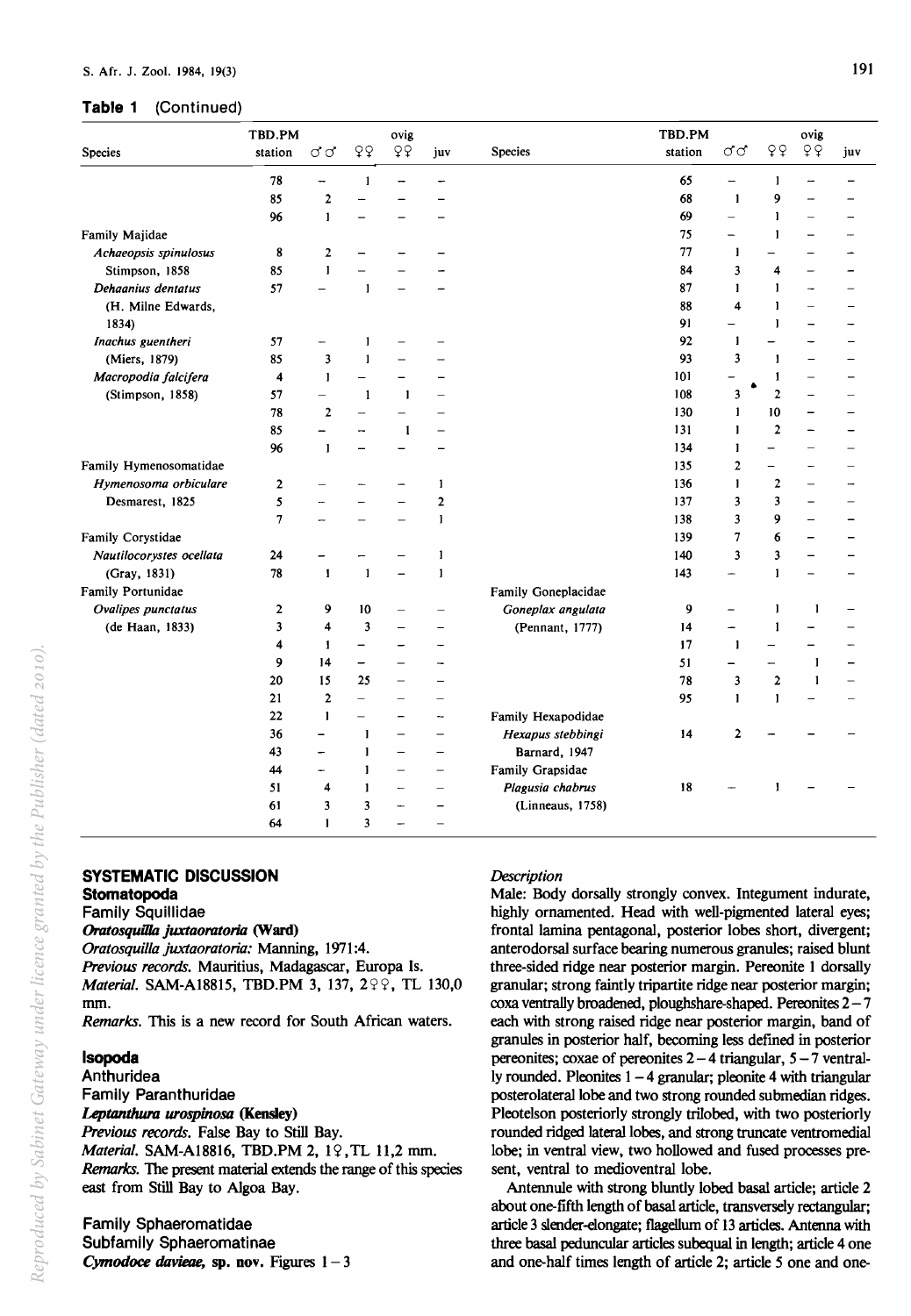

Figure 1 *Cymodoce davieae* sp. nov. A. male, dorsal view; B. male, lateral view; C. ventral view of head and epistome; D. uropod and posterior pleotelson, lateral view.



Figure 2 *Cymodoce davieae* sp. nov. A. mandible; B. mandibular palp; C. maxilla 1; D. maxilla 2; E. maxilliped.

half times length of article 4; flagellum of 12 articles. Mandibular palp with basal article one and one-third length of article 2; latter distally broadened, bearing 12 progressively elongate spines; article 3 strongly curved, bearing 12 spines, two distal fringed spines longer than rest; incisor rounded and spooned, sclerotized; molar with broad oval grinding surfaces with blunt margin, strongly sclerotized. Maxilla 1, inner ramus with three elongate fringed setae; outer ramus with 10 stout



Figure 3 *Cymodoce davieae* sp. nov. A. antenna; B. antennule; C. penis; D. pereopod 1; E. pereopod 7; F. brush spine, pereopod 7; O. gleopod 1 male; H. pleopod 2 males; I. pleopod 3; J. pleopod 4; K. pleopod S.

simple spines. Maxilla 2, inner ramus with several mediodistal fringed spines; both lobes of outer ramus bearing five or six serrate spines of varying lengths. Maxillipedal endite with single strong coupling hook on median edge; 12 short fringed spines on distal margin; palp with articles  $2 - 4$  lobed mediodistally, articles  $2 - 5$  each bearing distal cluster of spines. Pereopod 1 shorter than following legs; propodus, carpus, and merus bearing short stout spines on posterior margin. Pereopods  $2 - 7$ similar, basis elongate-cylindrical, about one and one-half times length of ischium; merus and carpus with posterior pad of fme dense setules and four brush-spines; propodus with single brush-spine; dactylus with short blunt unguis and accessory spine. Penial lobes on sternum of pereonite 7 slender-elongate. Pleopod 1, both rami triangular. Pleopod 2 exopod distally broadly rounded; endopod triangular, with elongate copulatory stylet articulating at base; copulatory stylet with distal row of blunt hooks. Pleopod 3 exopod with distal transverse articulation; endopod roughly triangular. Pleopod 4 exopod with distal transverse articulation; endopod pleated. Pleopod 5 exopod narrow-elongate, with distal transverse articulation; endopod pleated. Uropod with elongate-oval inner ramus and protopod fused; outer ramus shorter than inner, oval but distally somewhat truncate.

#### *Material*

Holotype  $\circ$  SAM-A18480, TL 16,0 mm; TBD.PM.18, 33 m.

#### *Remarks*

The body sculpture and the pleotelsonic structure immediately separate C. *davieae* from any previously recorded species, either from southern African or the general Indo-West Pacific region. Even in those species possessing trilobed pleotelsons,